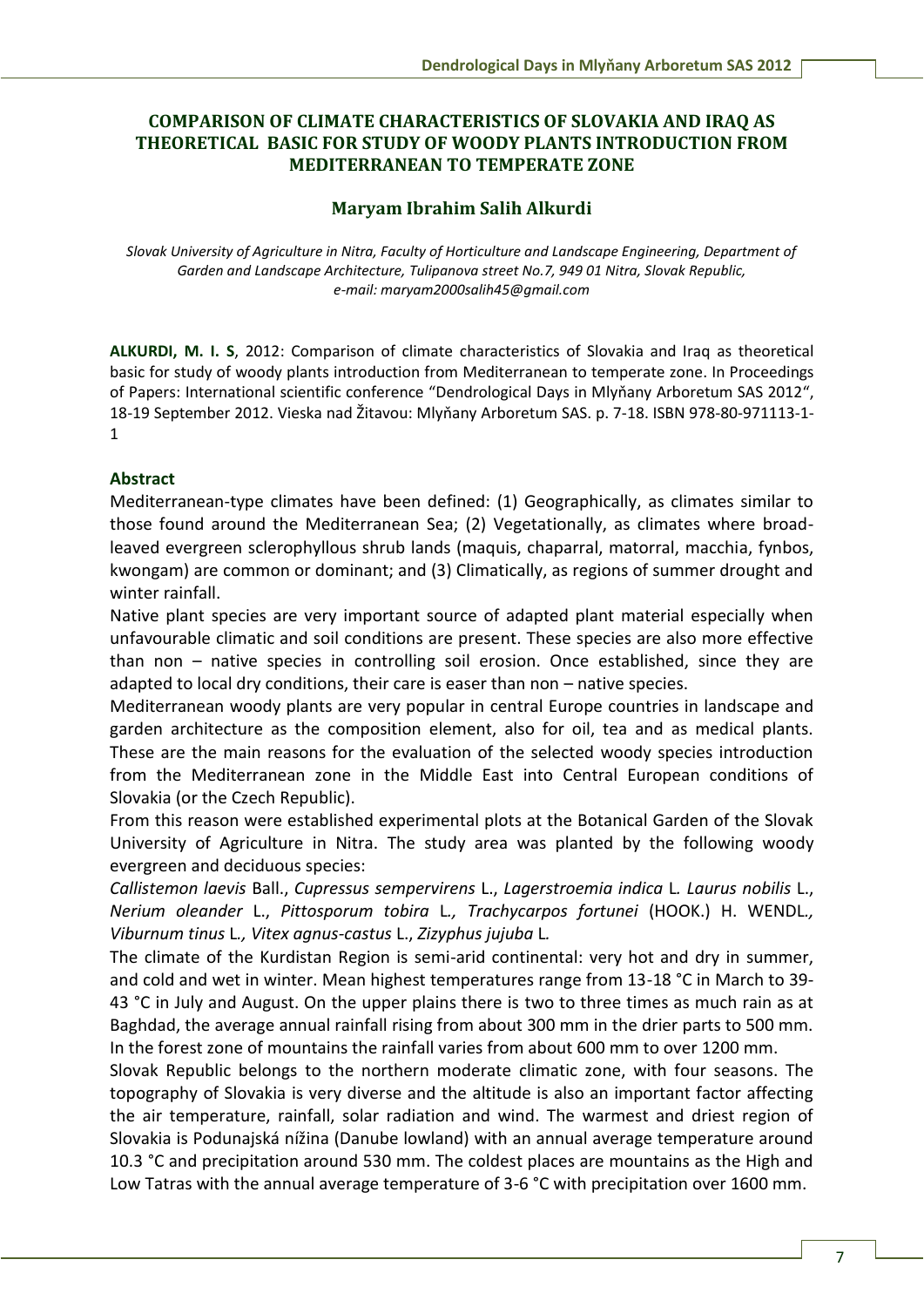Climate comparison of both countries shows on relative convenient conditions for woody plants introduction on other.

**Key words**: Mediterranean plants, potential for introduction, adaptation

#### **Introduction**

Major natural factors shaping landscape are climate, geology and geomorphology, relief, hydrology, soil and flora. Natural factors change as a result of the interaction of people due to a series of cultural factors. Major cultural factors are settlement areas, transport network, agriculture, forestry and industry (WASCHER, 2005). Classification and identification of landscapes problem to be faced by the responsible organizations and is the first institutions for the development, protection and management of landscape. Because all the decisions related to the future of the landscapes should be in sufficient numbers or the change should be assessed during the process (LUGINBÜHL, 2002). Effective "greening" campaigns may reduce urban heat effect. Probably planted trees seize particulates and reduce nearby air temperatures through both transpiration and shade in the summer and increase temperatures through wind reduction in the winter (MCPHERSON et al., 1998). Tree planting not only can modify microclimate, but also has other ecological as well as economic and aesthetic benefits (GATRELL and JENSEN, 2002). Because of the importance of urban trees, many environmentally conscious planning authorities have taken on the strategy of greening campaigns worldwide (NICHOL, 1994).

Native plant species are very important source of adapted plant material especially when unfavorable climatic and soil conditions are present. These species are also more effective than non – native species in controlling soil erosion. Once established, since they are adapted to local dry conditions, their care is easier than non – native species.

The ecosystem approach of regionalization of the earth's surface assigns and defines socalled vegetation zones, which are the result of two basic natural a biotic factors, namely temperature and total annual rainfall. According to Walter, vegetation zones are allocated from the equator to the poles (HENDRYCH, 1984).

Plants have adaptations to help them survive (live and grow) in different areas. Adaptations are special features that allow a plant or animal to live in a particular place or habitat. These adaptations might make it very difficult for the plant to survive in a different place. This explains why certain plants are found in one area, but not in another and to be described other and main reason for introduction to Slovakia and central Europe region: (1) Because evergreen woody plants mostly shrubs ,(2) Ornamental effect of the new woody plants at flowering and fruiting effect, (3) Woody plants for the production of biomass for energy use and wood industry, (4) For enrichment of culture plants gene pool and for education in botanical gardens, arboretums, city parks and private gardens, (5) Range expansion of plants for social benefits - aesthetic and landscape architecture, applied floristry, types of cultural knowledge and education in the field of greenery and its vegetation zones biodiversity, (6) Woody plants for changed environmental conditions in urbanized landscape (SUPUKA and FERIANCOVA et al., 2008).

### **Material and Methods**

The goal of this study with regard to the mother country of the graduate, which is the Middle East, the State of Iraq, the objectives of the thesis are defined as follows: a) The history evaluation of woody species introductions of the Mediterranean zone, with the emphasis on the Middle East, to Central European conditions of Slovak republic, or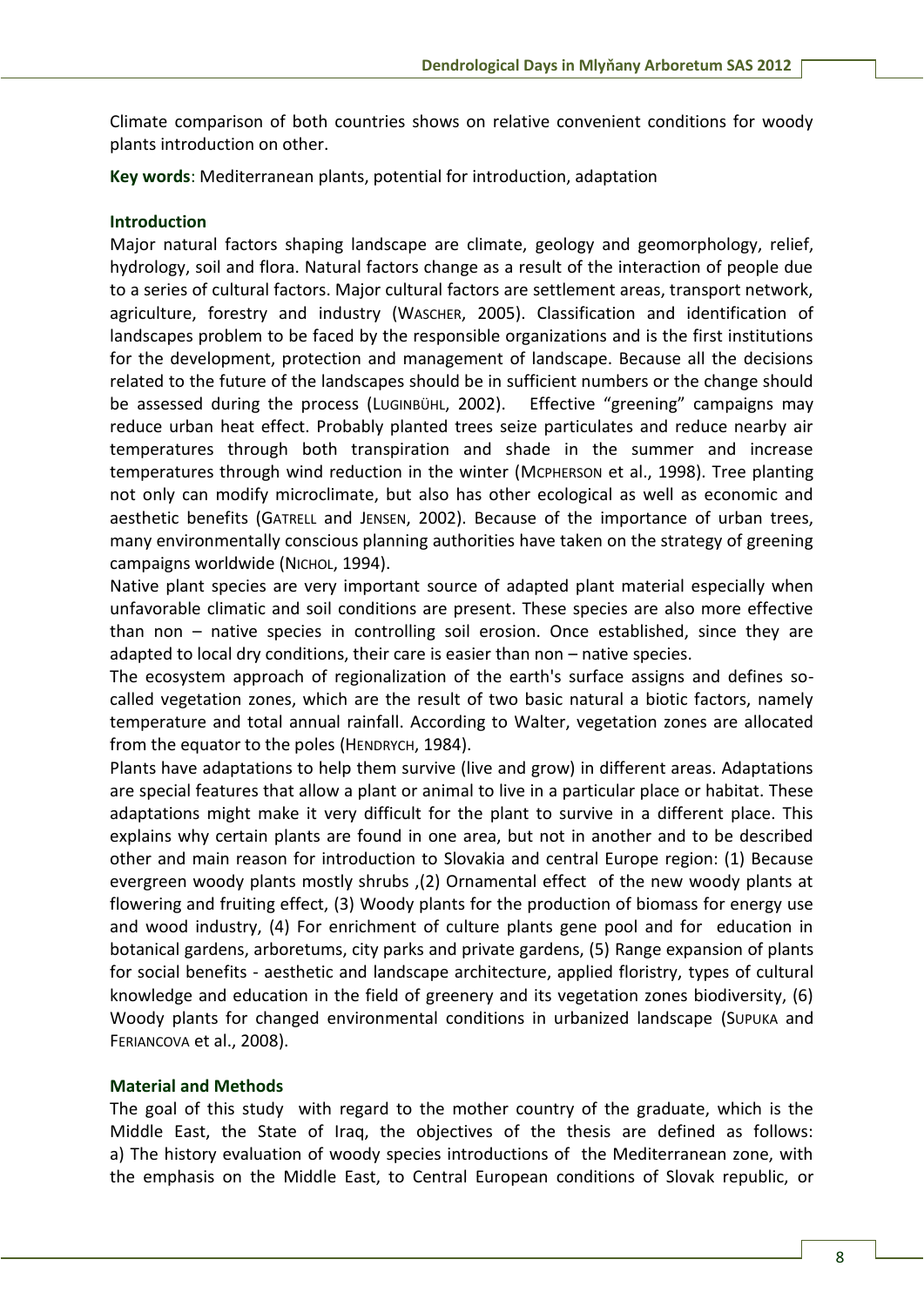Czechoslovakia.

b) The evaluation of the current genetic resources state of Mediterranean dendroflora in selected arboretums and botanical gardens in Slovakia, and the Czech Republic. Core arboretums and botanical gardens for the purpose of this evaluation are: Arboretum Mlyňany, Botanical garden Nitra, Brno (Mendel University), Lednice Park in Morava. The climate and geographical conditions of original Mediterranean zone - Middle East (Iraq and surrounding areas) will be compared with the conditions of studied objects in Slovakia, c) Setting up an experiment by pot experiments with 10 lesser-known plants (shrubs) of Mediterranean autochthonous dendroflora. Each type is represented by a number of 3-5 individuals, and research will be conducted during 2-3 growing seasons (2011-2013). The experiment will be based at the premises of the Botanical Garden SAU Nitra.

 The aim of the contribution is to describe and to compare selected climate characteristics of Slovakia and Mediterranean zone with emphasize to my home country Iraq. A climate characteristic belongs to the basic dates which are decisive for woody plants introduction between compared countries.

The climate characteristics of Mediterranean region are elaborated by using of publication according to ZELENY (2005), Iraq country is according to EVAN (1966). Climate characteristics of Slovakia were elaborated by using national Landscape Atlas of the Slovak republic ( MIKLOS and HRNCIAROVA et al., 2002).The following part of this contribution deals with study requirement while was established at Botanical garden of the Slovak University of Agriculture in Nitra . There are introduced of 10 experimental woody plants composition at two different planting forms as are (1) direct to the land, (2) planting to the plastic pots. To the basic methodical approaches for assessment of experimental woody species belongs: penology phases, year increment, occurrence of hardiness marks, forms of cultivation.

### **Results and Discussion**

Slovakia climate is moderate because Slovakia lies in northern moderate climatic zone. Geographical position in continental Europe, wind circulation from west and altitude are the key factors that influence Slovakia climate. Due to landscape variations, climate in Slovakian lowlands is warmer than Slovakia climate in mountains and altitude is similarly applied to climatic seasons. The warmest part of Slovakia includes Danubian Lowland and Eastern Slovak Lowland. Yearly temperature average in lowlands is around 10°C andyear precipitation around 530 mm. With higher altitudes temperature decreases and amount of precipitation rises. The lowest temperature is on the mountains with yearly temperature averages about 3-6 °C and precipitation reaches over 1600 mm. There are radical weather and precipitation changes throughout the year as well as day and night length. In general weather in Slovakia is very irregular. This is caused because Slovakia climate is mostly influenced by dry continental air and humid oceanic air. (MIKLOS and HRNCIAROVA et al., 2002). Many of the regions with Mediterranean climates have relatively mild winters and very warm summers. However winter and summer temperatures can vary greatly between different regions with a Mediterranean climate. In the case of winters for instance Lisbon experiences very mild temperatures in the winter, with frost and snow practically unknown, whereas Thessaloniki has colder winters with annual frosts and snowfall. In the case of summers for instance, Athens experiences rather high temperatures in the summer (48 °C (118 °F) has been measured in nearby Eleusina). Because most regions with a Mediterranean climate are near large bodies of water, temperatures generally moderate with a comparatively small range of temperatures between the winter low and summer high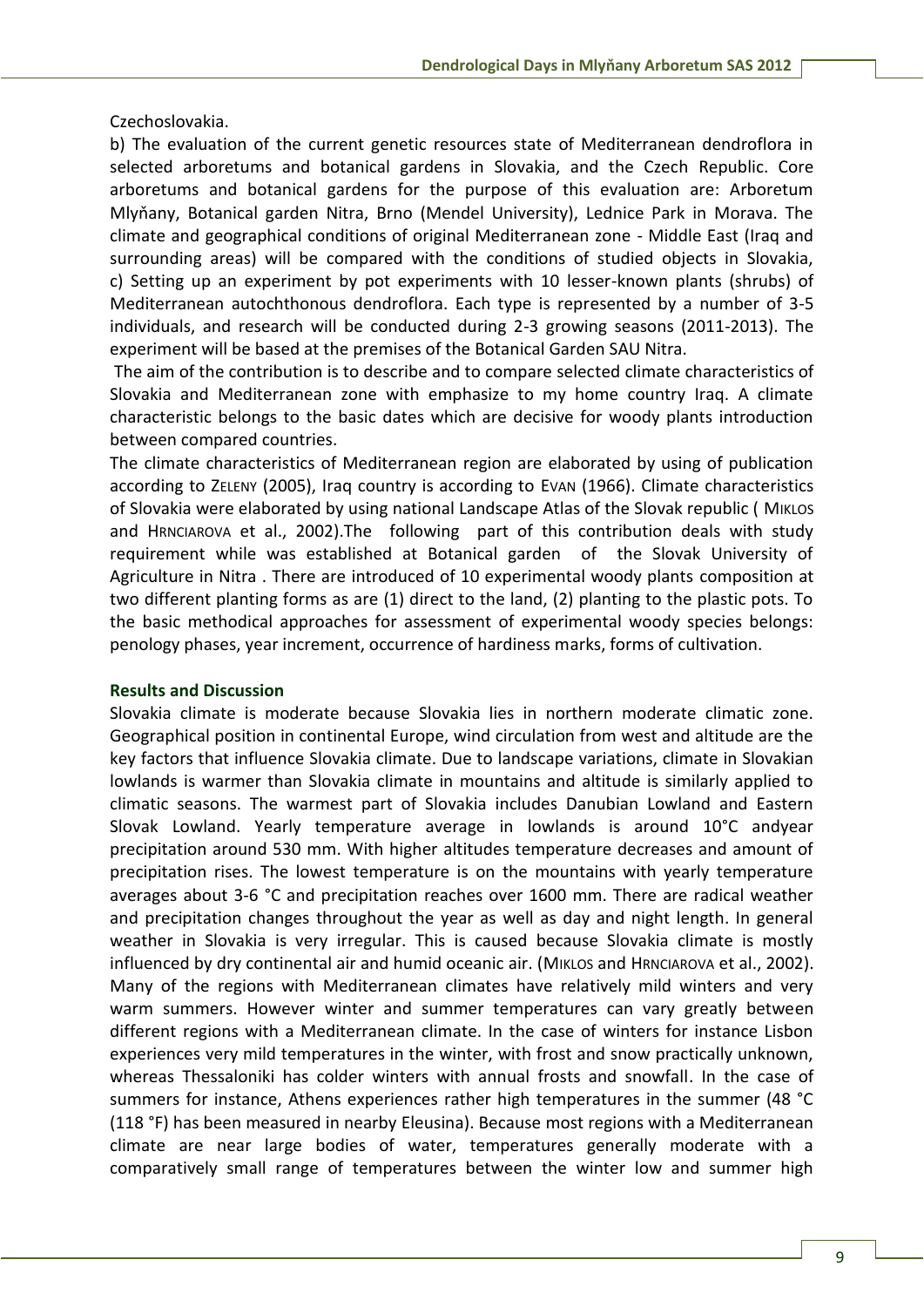(although the daily range of temperature during the summer is large due to dry and clear conditions, except along the immediate coasts). Temperatures during winter only occasionally fall below the freezing point and snow generally is seldom seen. In the summer, the temperatures range from mild to very hot, depending on distance from a large body of water, elevation, and latitude. Even in the warmest locations with a Mediterranean-type climate, however, temperatures usually do not reach the highest readings found in adjacent desert regions because of cooling from water bodies, although strong winds from inland desert regions can sometimes boost summer temperatures, quickly increasing the risk of wildfires (ZELENY, 2005).

During summer, regions of Mediterranean climate are dominated by subtropical high pressure cells, with dry sinking air capping a surface marine layer of varying humidity and making rainfall impossible or unlikely except for the occasional thunderstorm. While during winter the polar jet stream and associated periodic storms reach into the lower latitudes of the Mediterranean zones, bringing rain, with snow at higher elevations. As a result, areas with this climate receive almost all of their yearly rainfall during their winter season, and may go anywhere from 4 to 6 months during the summer without having any significant precipitation.



**Fig. 1.** Regionaly dividing and charasteristics of Iraq country (EVAN, 1966)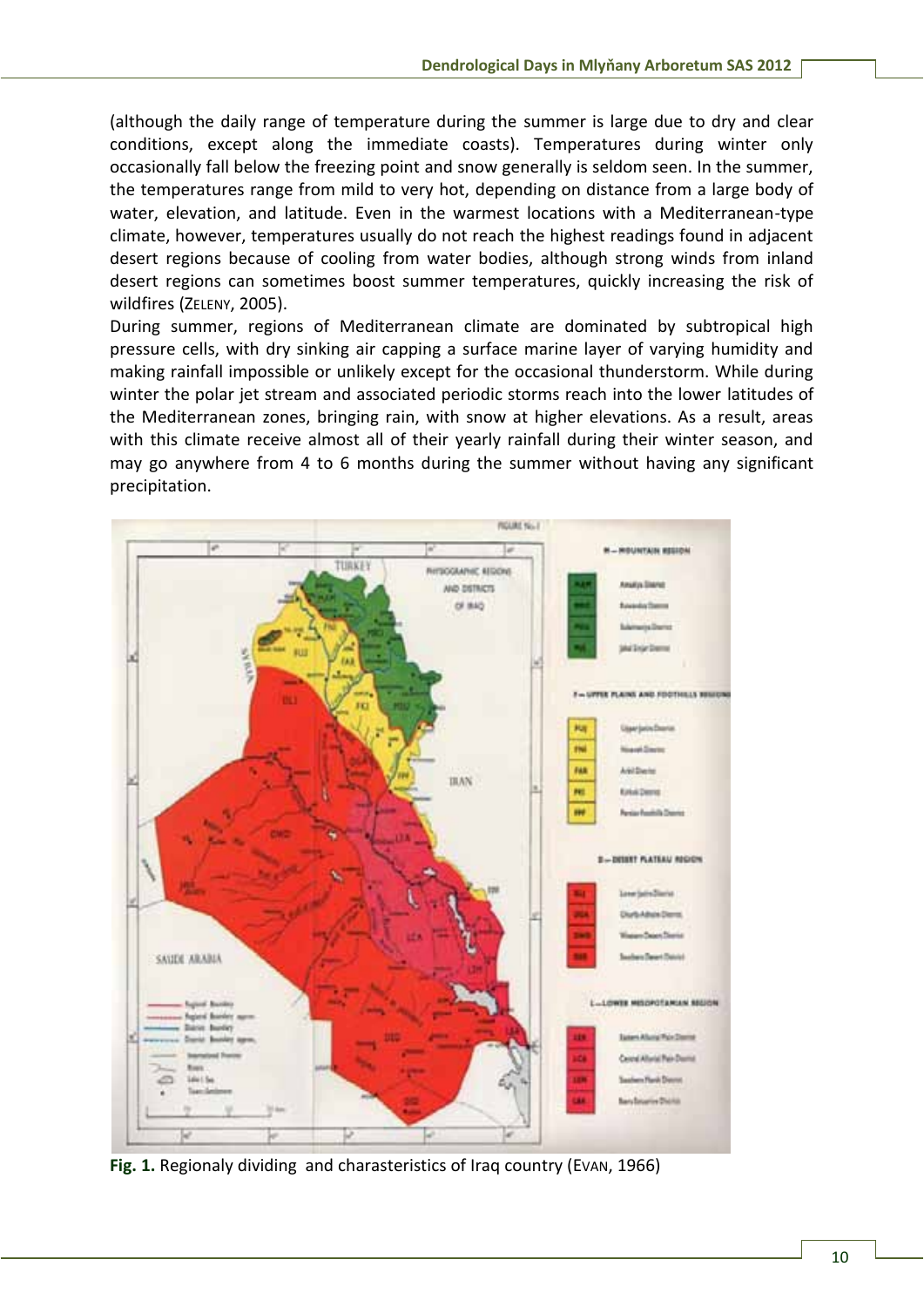

**Fig. 2.** Mean annual rainfall charesteristics of Iraq (EVAN, 1966)

Temperature, humidity and rainfall, mean monthly maximum, mean and minimum temperatures , the relative humidity (at 3 P.m. and the daily mean ) and the monthly rainfall in upper Iraq (Mosul)and Lower (Baghdad) are presented in Table 1. and Table 2. and showed graphically in Fig. 3. Though there is little difference between the temperatures and general aridity of these two locations during the height of summer, the winter at Mosul is colder then at Baghdad and the annual rainfall very much higher; the spring growing season is moreover appreciably longer and the relative humidity greater.

Characteristics of climate. The climate of Iraq semi-arid type, designated as "continental, sub-tropical" chiefly characterized by wide diurnal and annual ranges of temperature.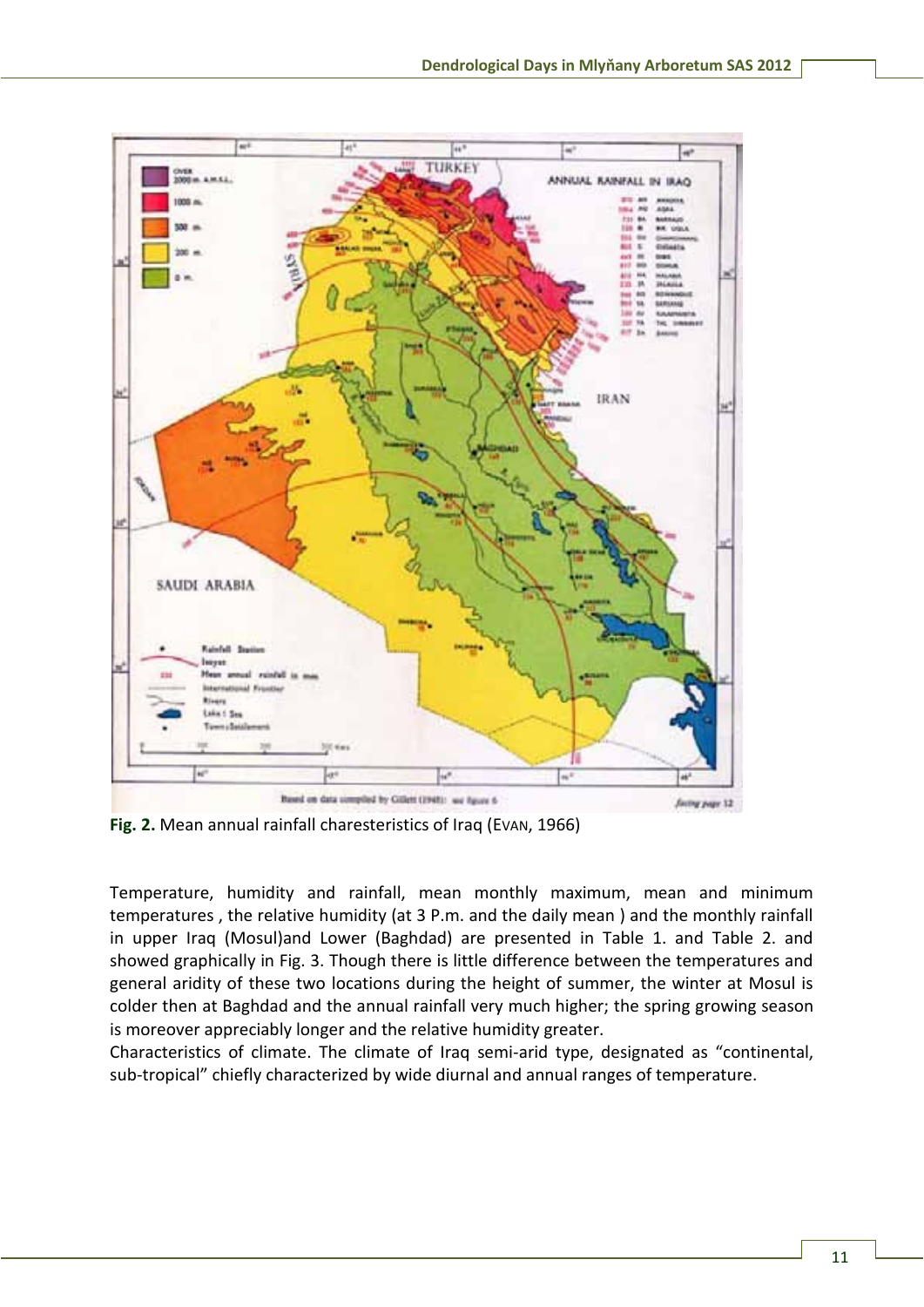| <b>MONTH</b> | TEMPERATURE (Fahrenheit) |     |             |    |                               |    |                                  |              |                          |    |  |
|--------------|--------------------------|-----|-------------|----|-------------------------------|----|----------------------------------|--------------|--------------------------|----|--|
|              | <b>MEAN</b><br>MINIMUM   |     | <b>MEAN</b> |    | <b>MEAN</b><br><b>MAXIMUM</b> |    | <b>HIGHEST</b><br><b>MAXIMUM</b> |              | <b>LOWEST</b><br>MINIMUM |    |  |
|              | в                        | M   | в           | M  | в                             | M  | $\bf{B}$                         | $\mathbf{M}$ | $\bf{B}$                 | M  |  |
| JAN.         | 60                       | 54  | 49          | 43 | 39                            | 35 | 77                               | 69           | 18                       | 12 |  |
| FEB.         | 64                       | 58  | 53          | 47 | 42                            | 38 | 86                               | 78           | 22                       | 15 |  |
| MAR.         | 71                       | 66  | 59          | 53 | 48                            | 42 | 99                               | 87           | 26                       | 25 |  |
| APR.         | 85                       | 77  | 71          | 63 | 58                            | 49 | 110                              | 104          | 37                       | 31 |  |
| MAY          | 97                       | 92  | 83          | 74 | 68                            | 58 | 113                              | 106          | 47                       | 40 |  |
| <b>JUNE</b>  | 105                      | 103 | 91          | 86 | 73                            | 65 | 119                              | 115          | 58                       | 50 |  |
| JULY         | 110                      | 109 | 94          | 92 | 76                            | 72 | 123                              | 124          | 62                       | 56 |  |
| AUG.         | 110                      | 110 | 94          | 90 | 76                            | 70 | 121                              | 119          | 64                       | 55 |  |
| SEP.         | 104                      | 102 | 87          | 81 | 70                            | 61 | 117                              | 117          | 51                       | 45 |  |
| OCT.         | 92                       | 88  | 77          | 69 | 61                            | 52 | 108                              | 105          | 39                       | 32 |  |
| NOV.         | 77                       | 73  | 63          | 57 | 51                            | 45 | 98                               | 95           | 28                       | 26 |  |
| DEC.         | 64                       | 59. | 52          | 47 | 42                            | 38 | 81                               | 76           | 19                       | 19 |  |
| YEAR         |                          |     |             |    |                               |    | 123                              | 124          | 18                       | 12 |  |
| <b>MEAN</b>  | 87                       | 82  | 73          | 67 | 59                            | 52 |                                  |              |                          |    |  |

**Tab. 1.** Monthly temperatures, relative humidity at Baghdad (B) and Mosul (M) cities (EVAN, 1966).

• Figures extracted from *Climatological Means for Iraq*, Publication No. 10 of the Iraqi Meteorological Department, Baghdad (1954). The means are of 15 years observations (1937–52) at Baghdad airport, alt. 34 m. (columns 24 hours the earlier records, dating back to 1888 at Baghdad and to 1908 at Mosul, have also been taken into consideration.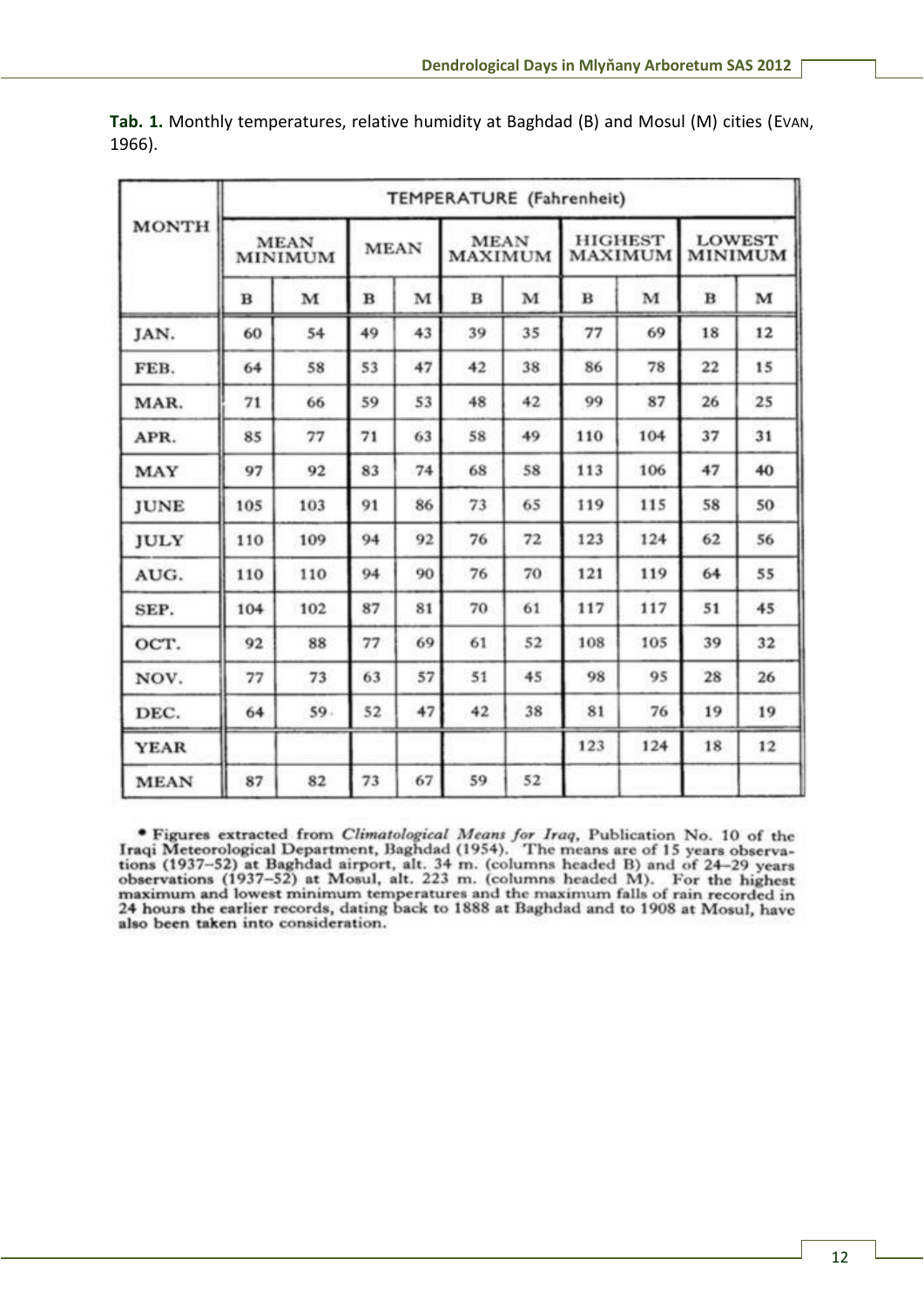**Tab. 2.** Monthly relative air humidity and rainfall in upper and down Iraq the Baghdad (B) and Mosul(M) cities (EVAN, 1966)

|    | RELATIVE HUMIDITY (%) |                         |                       |              |              | RAINFALL (millimeters): |                                               |                                            |         |
|----|-----------------------|-------------------------|-----------------------|--------------|--------------|-------------------------|-----------------------------------------------|--------------------------------------------|---------|
|    | AT 3 P.M.             |                         | <b>DAILY</b><br>MEAN+ | <b>MEAN</b>  |              |                         | <b>MAXIMUM</b><br><b>FALL</b><br>(in 24 hrs.) | No. OF DAYS<br>(with minimum<br>of 10 mm.) |         |
| в  | M                     | $\overline{\mathbf{B}}$ | M                     | в            | M            | B                       | M                                             | $\bf{B}$                                   | M       |
| 51 | 64                    | 71                      | 82                    | 24           | 70           | 35                      | 38                                            | 0.5                                        | $4 - 2$ |
| 42 | 57                    | 63                      | 77                    | 26           | 78           | 64                      | 57                                            | 0.7                                        | $2 - 0$ |
| 36 | 47                    | 56                      | 70                    | 28           | 53           | 56                      | 36                                            | 0.7                                        | $1-8$   |
| 34 | 41                    | 47                      | 65                    | 10           | 47           | 44                      | 75                                            | $0-3$                                      | $1-3$   |
| 19 | 26                    | 33                      | 49                    | 4            | 18           | 20                      | 39                                            | $0 - 1$                                    | 1.3     |
| 13 | 15                    | 24                      | 33                    | $\theta$     | $\bf{o}$     | 1                       | 3                                             | $0 - 0$                                    | $0 - 0$ |
| 12 | 15                    | 23                      | 29                    | $\Omega$     | $\bf{0}$     | tr.                     | $\overline{\mathbf{2}}$                       | 0.0                                        | $0-0$   |
| 13 | 13                    | 24                      | 29                    | $\theta$     | $\bf{0}$     | 12                      | tr.                                           | $0 - 0$                                    | $0-0$   |
| 15 | 16                    | 28                      | 35                    | $\mathbf{0}$ | $\mathbf{1}$ | 1                       | $\mathbf{1}$                                  | $0 - 0$                                    | $0 - 0$ |
| 22 | 28                    | 36                      | 47                    | 3            | 5            | 16                      | 27                                            | $0 - 1$                                    | $0-2$   |
| 39 | 44                    | 56                      | 65                    | 20           | 48           | 53                      | 86                                            | $0 - 5$                                    | 1.6     |
| 52 | 60                    | 71                      | 80                    | 26           | 62           | 39                      | 71                                            | $0 - 7$                                    | 2.1     |
|    |                       |                         |                       | 140          | 382          | 64                      | 86                                            | 4                                          | 15      |
| 29 | 35                    | 44                      | 55                    |              |              |                         |                                               |                                            |         |

RAINFALL IN UPPER AND LOWER IRAQ\*

† The Daily Mean Relative Humidity is the mean of observations recorded at 6 a.m., 9 a.m. and 3 p.m. daily throughout each month.

 $$$  Under rainfall tr. (trace) is less than 0.05 mm.

- (a) a high mean annual air temperature (due to the latitude);
- (b) large differences in temperature between day and night and between winter and summer, i.e. *large diurnal and annual ranges of temperature*. In Lower<br>Iraq the maximum temperature recorded is  $51^{\circ}$  centigrade (123<sup>°</sup> Fahrenheit)<br>and the minimum  $-8^{\circ}$  C (18<sup>°</sup> F). The diurnal range in tempe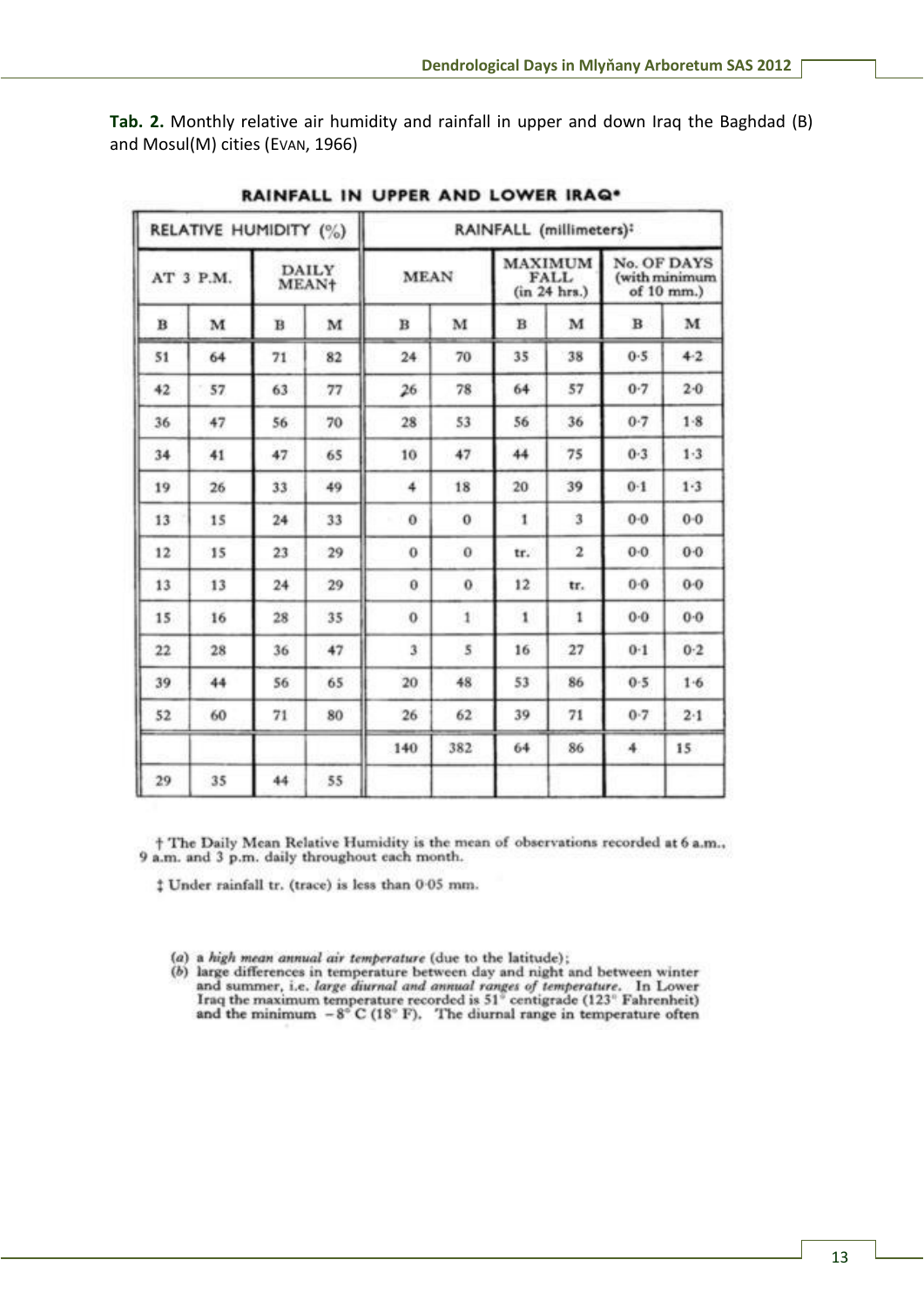

**Fig. 3.** Temperatures, relative humidity and rainfall duration of daylight at Baghdad and Mosul cities (EVAN, 1966)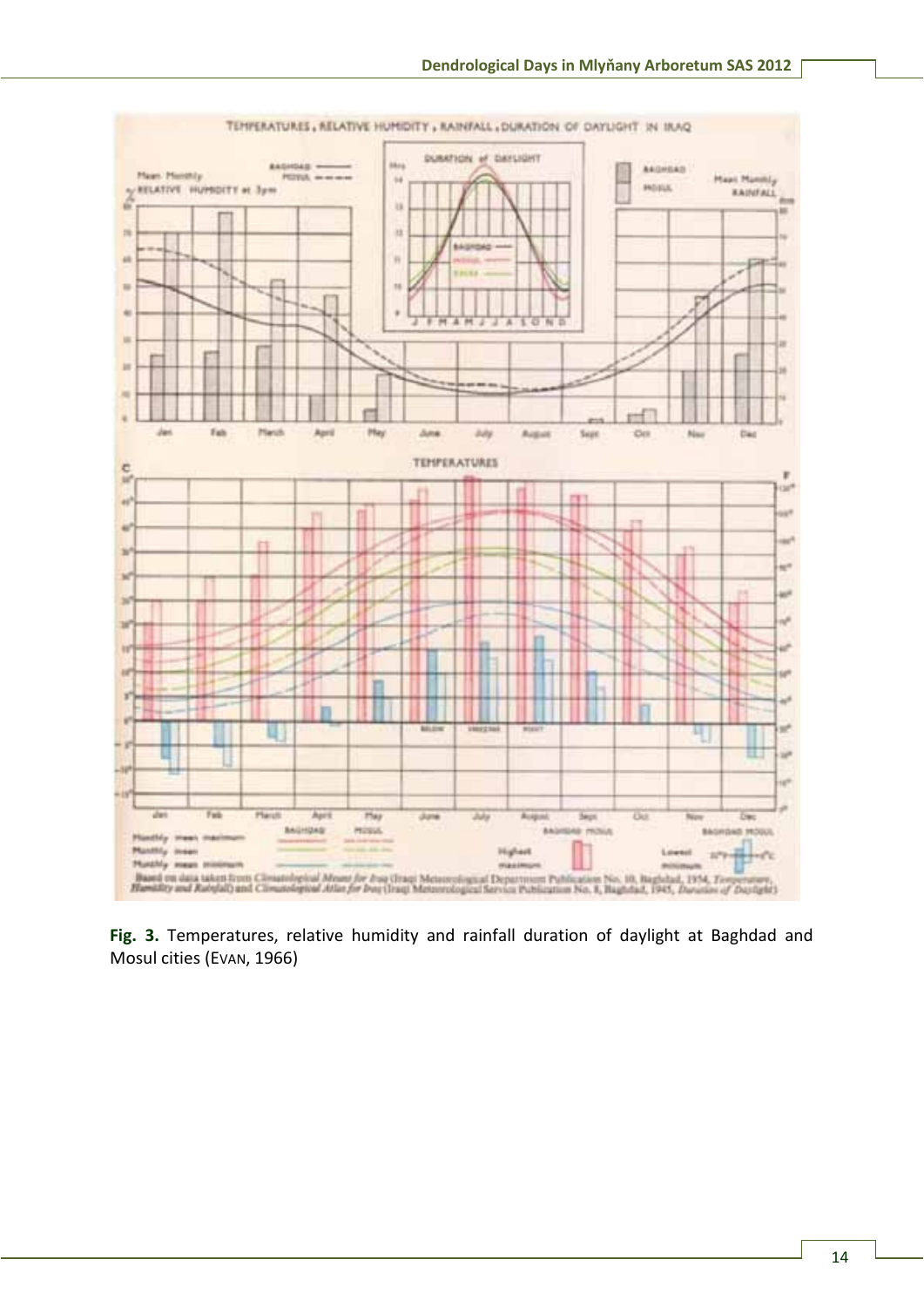| <b>Climate region main characteristics</b> | T(A)        | MT(B)             | CH(C)              |  |
|--------------------------------------------|-------------|-------------------|--------------------|--|
|                                            | Warm region | <b>Moderately</b> | <b>Cold region</b> |  |
|                                            |             | warm region       |                    |  |
| Number of summer days                      | 50-70       | $20 - 50$         | $0 - 3$            |  |
| Number of days with average 10 °C and more | 160-180     | 120-160           | $0 - 140$          |  |
| Number of days with frost                  | 90-130      | 110-180           | 140-180            |  |
| Number of ice days                         | $30 - 40$   | $30 - 50$         | 50-80              |  |
| Mean January temperature °C                | $-1 - -5$   | $-2 - -6$         | $-5 - -8$          |  |
| Mean April temperature °C                  | $7 - 10$    | $5-8$             | $0 - 6$            |  |
| Mean July temperature °C                   | $17 - 20$   | $15 - 18$         | $10 - 16$          |  |
| Mean October temperature °C                | $7 - 10$    | $6 - 8$           | $2 - 7$            |  |
| Sum precipitation in growing season, mm    | 300-400     | 350-600           | 500-1000           |  |
| Sum precipitation in winter season, mm     | 200-300     | 200-350           | 350-700            |  |
| Number of days with snow cover             | 50-80       | 60-120            | 100-200            |  |

Tab. 3. Climate regions of Slovakia and their main characteristics (MIKLOS and HRNCIAROVA et al., 2002).



Fig.4. Mean annual precipitation totals at Slovakia territory (MIKLOS and HRNCIAROVA et al., 2002)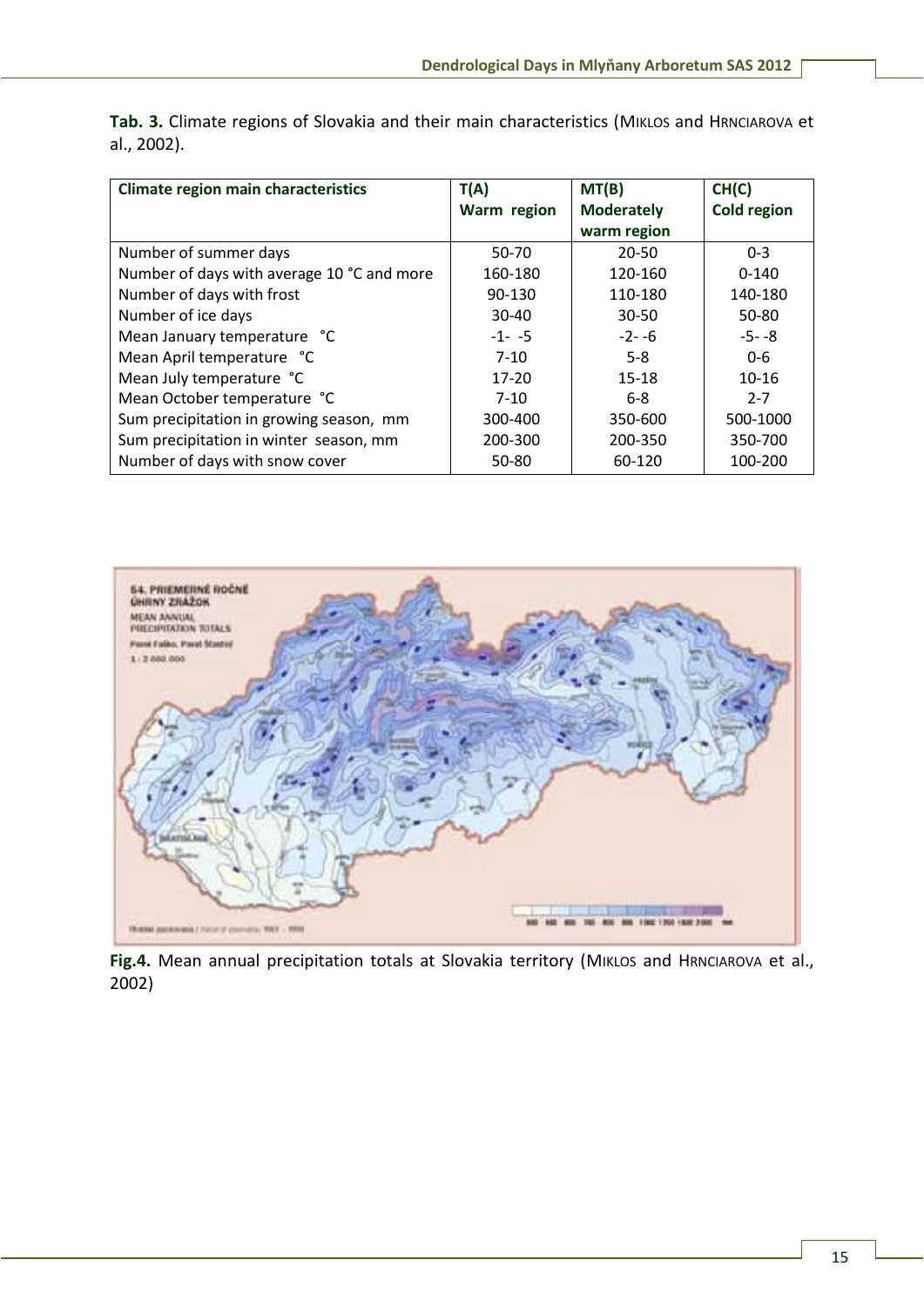

**Fig. 5.** Mean annual air temperature at Slovakia territory (MIKLOS and HRNCIAROVA et al., 2002)

Establishment of requirement parts in botanical garden SAU and introduction to phenology phase.

The study was conducted 10 species of Mediterranean woody plants (shrubs), including deciduous and evergreens species: *Callistemon laevis* Ball. (ever green, Myrtaceae) *Cupressus sempervirens L.* (ever green, Cupressceae) , *Lagerstroemia indica* L. (deciduous, Lythraceae), *Laurus nobilis* L.(ever green, Lauraceae), *Nerium oleander* L.(ever green, Apocynaceae), *Pittosporum tobira* L.(ever green, Pittosporaceae), *Trachycarpos fortunei* (HOOK) H.WENDL. (ever green ,Palmaceae), *Viburnum tinus* (ever green, Caprifoliaceae) *, Vitex agnus castus* L.(deciduous, Verbenaceae), Zizyphus jujuba L.(deciduous, Rhamnaceae). The selected plants cultivated during spring in 2011, the cultivation comprise in pots and direct in the land, the plants were sprinkler irrigated as a function of evaporative demand. We had measured the following phenological characters as seen bellow:

(Breaking Phase) Bud swelling. Bud breaking. (Foliation Phase) Beginning of foliation. Full foliation. (Blossoming Phase) Beginning of blossoming. Full blossoming. Beginning of blossoming fall. Full blossoming. (Fruit bearing Phase) Beginning of fruit bearing Beginning of fruit ripening.

Full fruit ripening. (Leaf coloration Phase) Beginning of leaf coloration Full leaf coloration. (Defoliation Phase) Beginning of defoliation. Full defoliation. (Growth marks) Starting high in cm. Year increment in cm.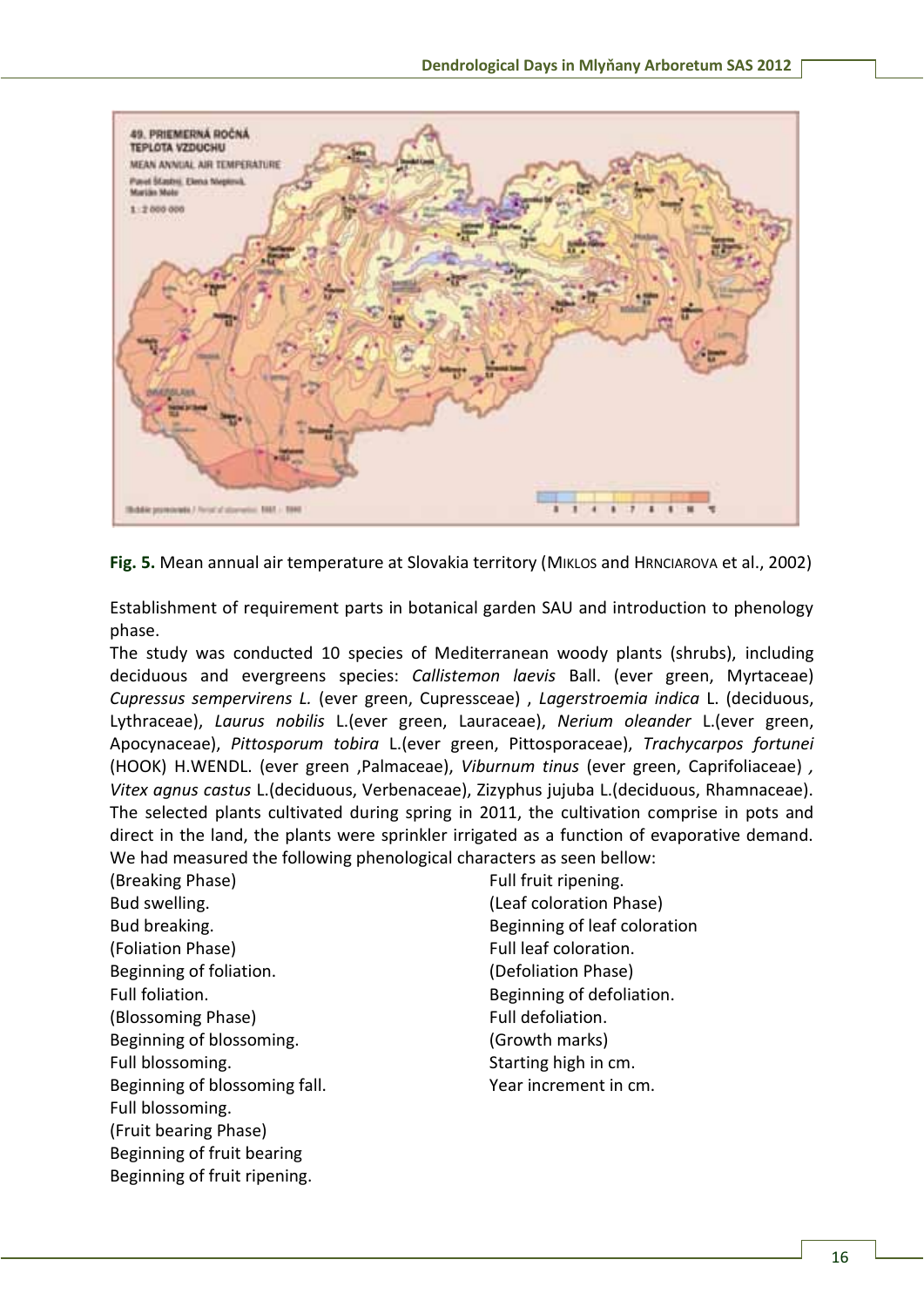## **Conclusion**

An assembled phenological key will be used in phonological monitoring of woody plants, for evaluation of the biological characteristics of different plants genotypes and origins as well as for assessment of their reaction on climate conditions.

### **References**

EVAN, G. 1966, Flora of Iraq. Volume one, Introduction. Ministry of Agriculture the Republic of Iraq- Baghdad.

GATREL, J.D., JENSEN, R.R, 2002. Growth through greening developing and assessing alternative economic development programs. Applied Geography 22 (2002).331-350.

HENDRYCH, J., 1984. Fytogeografie (Phytogeography) . Praha: SPN, 220p.

LUGINBÜHL, Y. 2002. Landscape identification, assessment and quality objectives using cultural and natural resources. First conference of the contracting and signatory states to the European Landscape. Convention Council of Europe, Palais de l'Europe, Strasbourg.

MCPHERSON, E.G., SCOTT, K.,I., SIMPSON, J.,R. 1998. Estimating cost effectiveness of residential yard trees improving air quality in Sacramento, California using existing models. Atmospheric Environment 32, 75-84.

MIKLOS, L., HRNCIAROVA T., et al, 2002. Atlas krajiny Slovenskej Republiky (Atlas of landscape of the Slovak Republic). Esprit, spol- s.r.o., Banska Štiavnica, 344p.

NICHOL, J.E, 1994. A GIS-based approach to microclimate monitoring in Singapore's high-rise housing estates. Photogrammetric Engineering and Remote Sensing 60, 1225-1232.

SUPUKA, J., FERIANCOVÁ, L. et al, 2008. Vegetačné štruktúry v sídlach. Parky a záhrady (Vegetation structures in settlements. Parks and gardens). Nitra:VES SPU, 504p.

WASCHER, D. 2005. European Landscape Character Areas Typologies, Cartography and Indicators for the Assessment of Sustainable Landscapes Final Project Report Project: FP5 EU Accompanying Measure Contract: ELCAI-EVK2-CT-2002-80021 Home page: www.elcai.org. ZELENÝ, V. 2005. Rostliny středozemí ( Mediterranean Plants). Praha: Academia, 368p.

# **POROVNANIE KLIMATICKÝCH CHARAKTERISTÍK SLOVENSKA A IRAKU AKO TEORETICKÝ ZÁKLAD PRE ŠTÚDIUM INTRODUKCIE DREVÍN ZO STREDOMORSKÉHO DO MIERNEHO PÁSMA**

## **Abstrakt**

Stredomorský typ podnebia je definovaný: (1) geograficky, ako podnebie podobné podnebiu v okolí Stredozemného mora; (2) vegetačne, ako podnebie, v ktorom sú bežné alebo dominantné porasty listnatých vždyzelených tvrdolistých drevín (Maquis, Chaparral, Matorral, Macchia, Fynbos, Kwongam) ; (3) klimaticky, ako oblasti letného sucha a zimných dažďových zrážok. Domáce druhy rastlín sú veľmi dôležitým zdrojom adaptovaného rastlinného materiálu, najmä v prípade nepriaznivých klimatických a pôdnych podmienok. Tieto druhy sú tiež účinnejšie ako nepôvodné druhy v protieróznej ochrane pôdy. Keďže pôvodné druhy sú prispôsobené miestnym arídnym podmienkam, starostlivosť o ne po založení je jednoduchšia než v prípade nepôvodných druhov. Mediteránne dreviny sú veľmi obľúbeným kompozičným prvkom v záhradno-architektonickej tvorbe v krajinách strednej Európy. Sú využívané taktiež na produkciu oleja, čajov a ako liečivé rastliny. Tieto skutočnosti predstavujú hlavný dôvod vyhodnotenia vybraných druhov drevín na introdukciu z